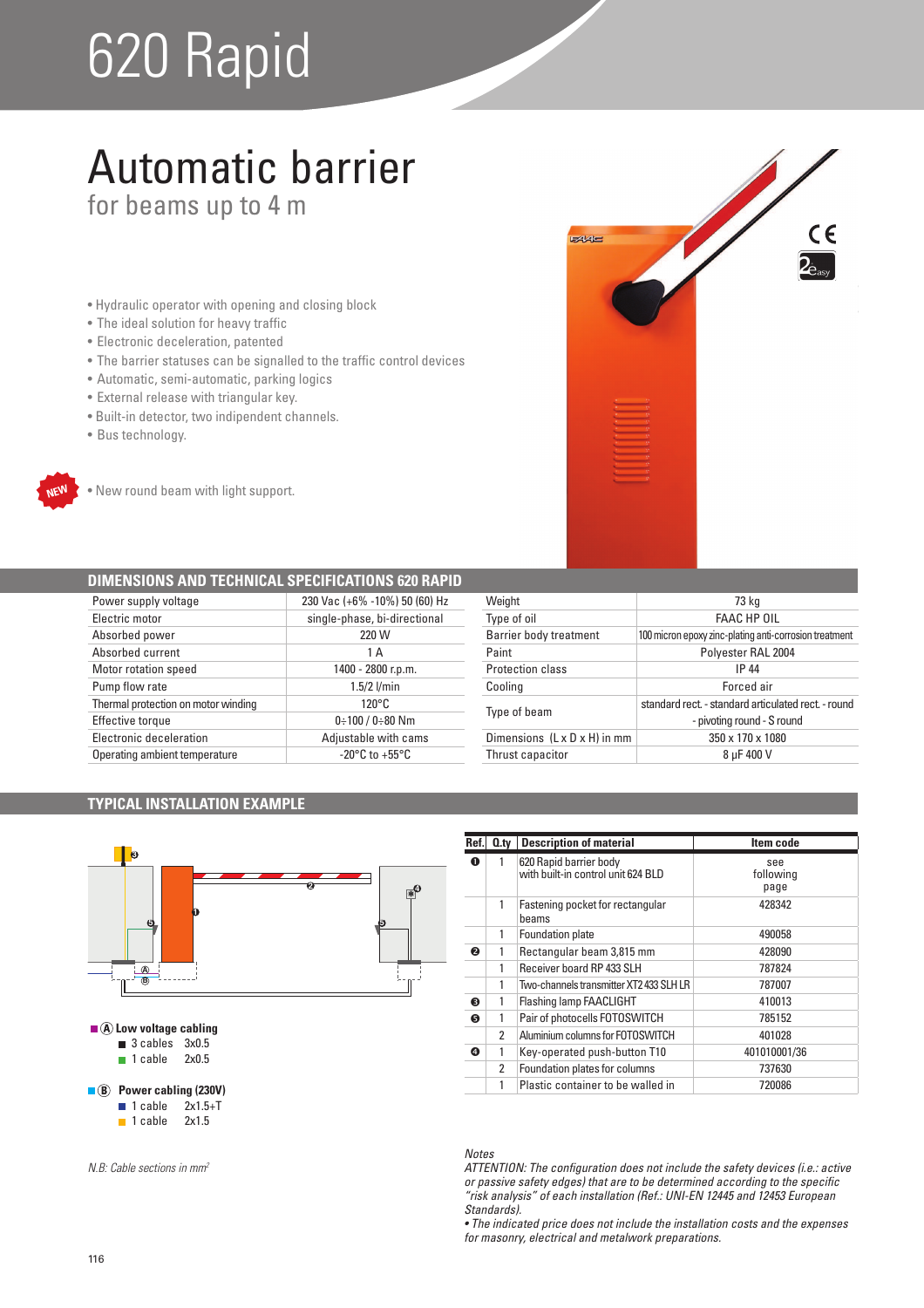### **620 RAPID**

| <b>Model</b>                   |                    | Use            |                   | Control          | Item code           |
|--------------------------------|--------------------|----------------|-------------------|------------------|---------------------|
|                                | Beam max.          | <b>Opening</b> | <b>Use</b>        | unit             |                     |
|                                | length (m)         | time(s)        | frequency $(\% )$ |                  |                     |
| 620 rapid<br>LH/RH STD         | 4.00               | 2(3m)<br>3(4m) | Continuous duty   | Built-in 624 BLD | See following table |
| 620 rapid<br>articulated LH/RH | 3.00 (articulated) |                | Continuous duty   | Built-in 624 BLD | See following table |

The packages 620 rapid include: barrier body - for rectangular / round / pivoting round beam (620 RAP.) - for rectangular articulated beam (620 RAP. ART.), hydraulic drive transmission system complete with balancing spring, installation accessories, a triangular release key.

### **ORDER CODES TABLE FOR 620 RAPID BARRIER**

| <b>Model</b>             | <b>Beam profile</b>                                     | Beam length (mm)  | <b>LH version code</b> | <b>RH</b> version code |
|--------------------------|---------------------------------------------------------|-------------------|------------------------|------------------------|
|                          | 620<br>standard<br>rectangular                          | 1,315 to 2,055    | 1046328                | 1046528                |
|                          |                                                         | 2,065 to 2,555    | 1046338                | 1046538                |
|                          |                                                         | 2,565 to 3,055    | 1046348                | 1046548                |
|                          |                                                         | 3,065 to 3,815    | 1046358                | 1046558                |
|                          |                                                         | 1,500 to 2,740    | 1046328                | 1046528                |
|                          | 620<br>round                                            | 2,750 to 3,240    | 1046338                | 1046538                |
| 620<br>RAPID             |                                                         | 3,250 to 4,000    | 1046348                | 1046548                |
|                          | 620<br>round S                                          | 0 to 2,300 mm     | 1046328                | 1046528                |
|                          |                                                         | 2,310 to 2,800 mm | 1046338                | 1046538                |
| <b>NEW</b>               |                                                         | 2,810 to 3,300 mm | 1046348                | 1046548                |
|                          | 620<br>pivoting round                                   | 1,500 to 2,240    | 1046328                | 1046528                |
|                          |                                                         | 2,250 to 2,740    | 1046338                | 1046538                |
|                          |                                                         | 2,750 to 3,000    | 1046348                | 1046548                |
|                          | 620 rectangular articulated                             | 1,315 to 1,815    | 1047208                | 1047308                |
|                          | $A(*)$ = 815 to 1314 mm                                 | 1,825 to 2,815    | 1047218                | 1047318                |
| 620 RAPID<br>ARTICULATED | 620 rectangular articulated<br>$A(*)$ = 1315 to 1814 mm | 1,825 to 2,815    | 1047228                | 1047328                |
|                          | 620 rectangular articulated<br>$A(*)$ = 1815 to 2075 mm | 1,825 to 2,815    | 1047238                | 1047338                |

**Notes**





**Built-in control board 624 BLD Technical specifications page 150**

### **CONTROL UNITS SPECIFIC ACCESSORIES**



**Articulation kit - max. ceiling height 3 m (only for standard rectangular beams) Item code 428137**



the inside of the property.

on the beam profile.

• IMPORTANT: the beam fastening pocket is not included in the case

. IMPORTANT: the rectangular beam has a profile in anti-impact rubber; for balancing reasons, "active" safety edges cannot be installed

• A skirt kit and/or end foot cannot be installed on a round beam.

and must be ordered separately (Specific accessories).  $\bullet$  (\*) A = H - 1.125 mm where H is the floor to ceiling height. . You can determine right or left barrier version by looking at the barrier from the door side (see drawing above). The door usually faces

**Foundation plate**

**Item code 490058**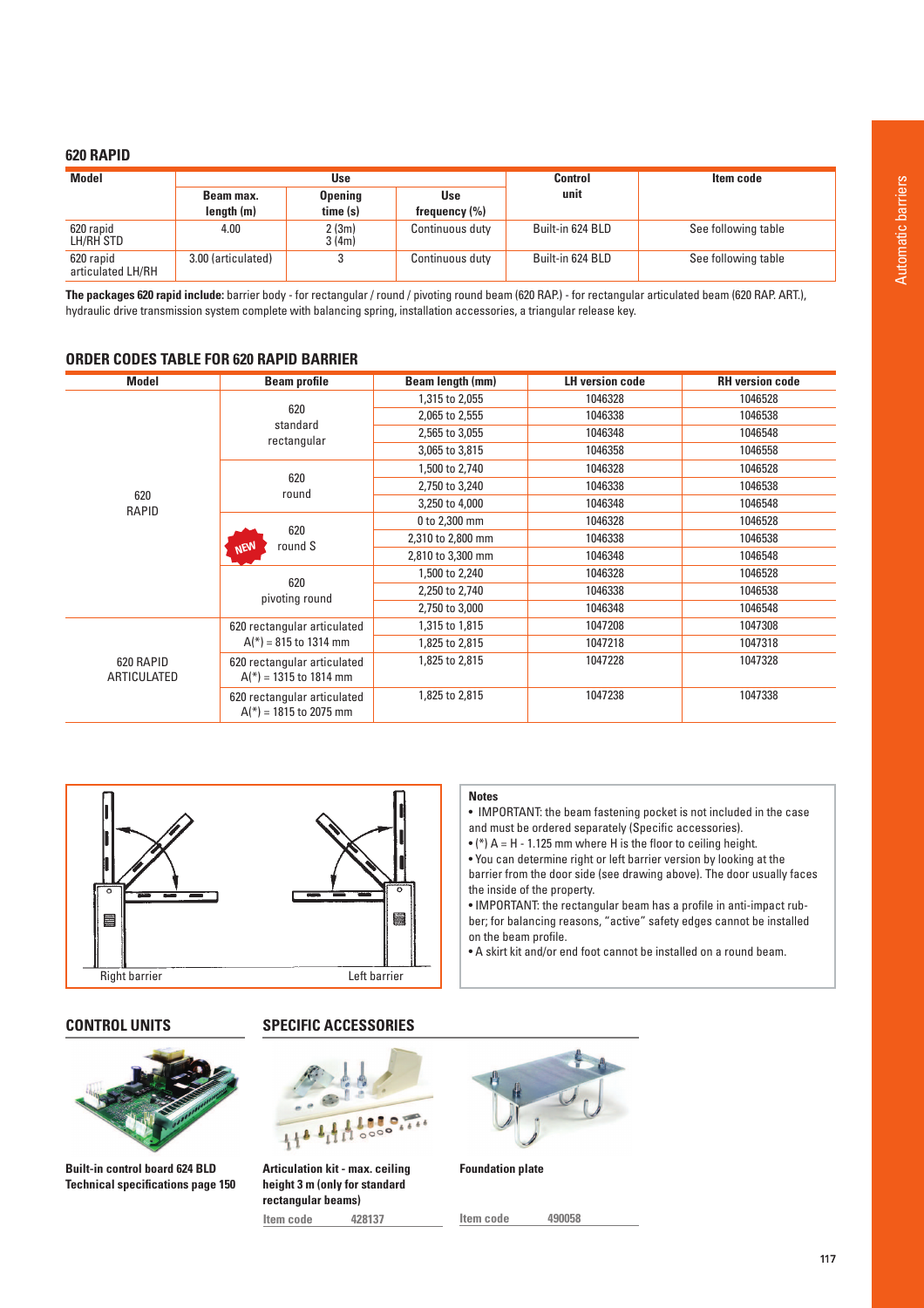# 620 Rapid

### **SPECIFIC ACCESSORIES**





### **Standard rectangular beams**

| Length    | $1.815$ mm |
|-----------|------------|
| Item code | 428087     |
| Length    | 2.315 mm   |
| Item code | 428088     |
| Length    | 2.815 mm   |
| Item code | 428089     |
| Length    | 3.815 mm   |
| Item code | 428090     |
|           |            |



### **Length 2.500 mm**

| Item code | 428078   |  |
|-----------|----------|--|
| Length    | 3.000 mm |  |
| Item code | 428075   |  |
| Length    | 4.000 mm |  |
| Item code | 428079   |  |
|           |          |  |



**Round beams (while stocks last) Pivoting round beams**

| Length    | $2.500$ mm |  |
|-----------|------------|--|
| Item code | 428175     |  |
| Length    | $3.000$ mm |  |
| Item code | 428176     |  |



**Fastening pocket for rectangular, round and pivoting round beams**

| <b>Rectangular beams</b>    |                                 |  |
|-----------------------------|---------------------------------|--|
| Item code                   | 428342                          |  |
|                             | Round beams (while stocks last) |  |
| Item code                   | 428152                          |  |
| (INOX) Pivoting round beams |                                 |  |
| Item code                   | 428163                          |  |
|                             |                                 |  |



**Release lock with customised key from no. 1 to no. 36**

**Code from 424641 to 424676**



**Additional triangular release key** 

**(10 pcs package)**



**Support fork for beams Fork support plate**

**Item code 713002 Item code 722633 Item code 737621**

### **ACCESSORIES FOR SPECIFIC USES**



**Anti-vandal valve (\*)** It protects the hydraulic system if the beam is forced

**Item code 401066 Item code 401051**



**Anti-panic unit (\*)** For manual opening of the beam in the event of a power cut



**Break out sensor for pivoting round beams**

**Item code 390828**

**Notes**

• (\*) The anti-panic unit and the anti-vandal valve cannot coexist on the same barrier.